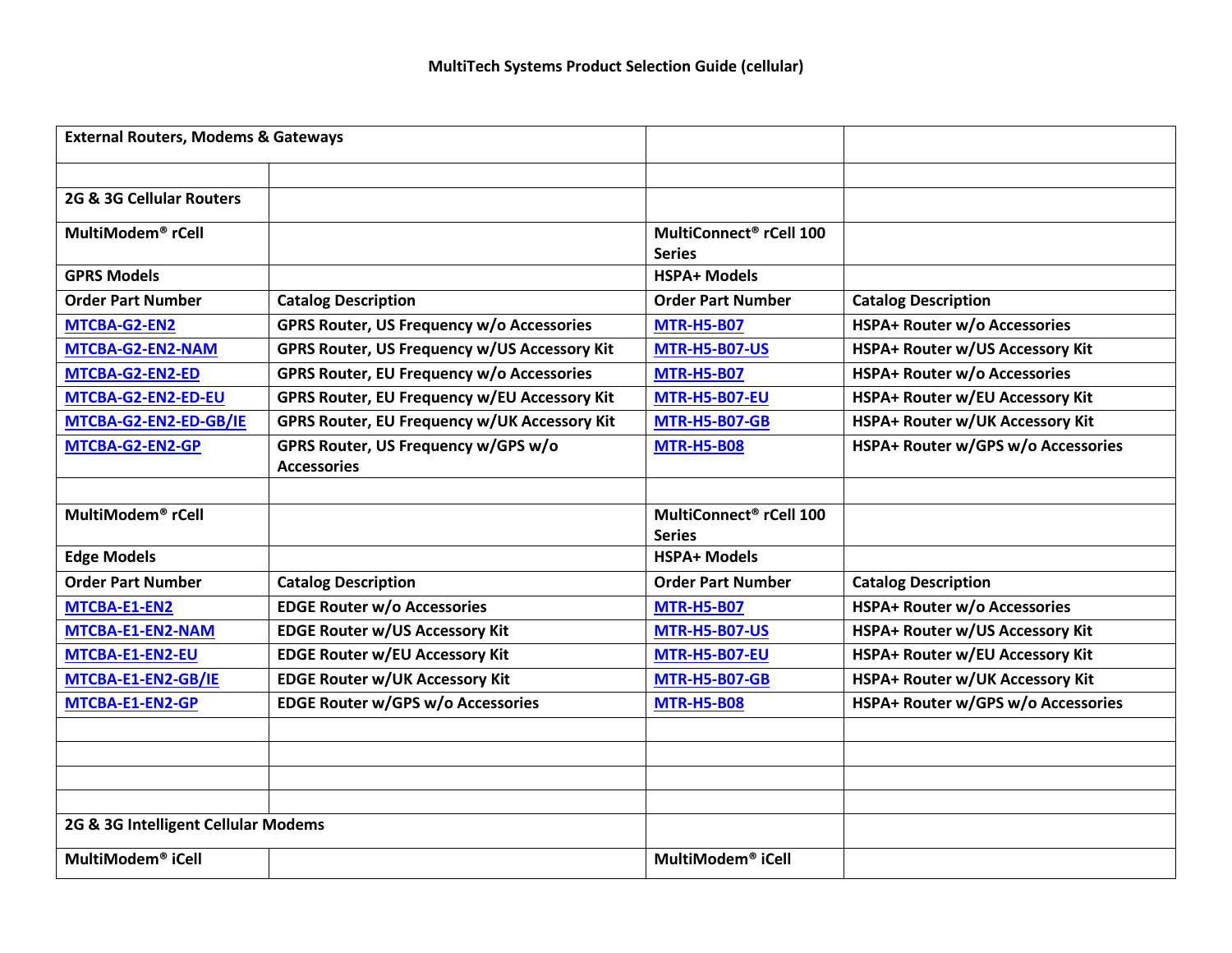| <b>EDGE Models</b>            |                                                                      | <b>HSPA+ Models</b>           |                                                            |
|-------------------------------|----------------------------------------------------------------------|-------------------------------|------------------------------------------------------------|
| <b>MTCMR-E1</b>               | EDGE Modem w/Universal IP w/o Accessories                            | <b>MTCMR-H5</b>               | HSPA+ Modem w/Universal IP w/o<br><b>Accessories</b>       |
| <b>MTCMR-E1-NAM</b>           | EDGE Modem w/Universal IP w/US Accessory Kit                         | <b>MTCMR-H5-NAM</b>           | HSPA+ Modem w/Universal IP w/US<br><b>Accessory Kit</b>    |
| <b>MTCMR-E1-EU</b>            | EDGE Modem w/Universal IP w/EU Accessory Kit                         | <b>MTCMR-H5-EU</b>            | HSPA+ Modem w/Universal IP w/EU<br><b>Accessory Kit</b>    |
| MTCMR-E1-GB/IE                | EDGE Modem w/Universal IP w/UK Accessory Kit                         | <b>MTCMR-H5-GB/IE</b>         | HSPA+ Modem w/Universal IP w/UK<br><b>Accessory Kit</b>    |
| <b>MTCMR-E1-GP</b>            | EDGE Modem w/Universal IP w/GPS w/o<br><b>Accessories</b>            | <b>MTCMR-H5-GP</b>            | HSPA+ Modem w/Universal IP w/GPS w/o<br><b>Accessories</b> |
| MultiModem <sup>®</sup> iCell |                                                                      | MultiModem <sup>®</sup> iCell |                                                            |
| <b>GPRS Models</b>            |                                                                      | <b>HSPA+ Models</b>           |                                                            |
| <b>MTCMR-G2</b>               | GPRS Modem w/Universal IP, US Frequency w/o<br><b>Accessories</b>    | <b>MTCMR-H5</b>               | HSPA+ Modem w/Universal IP w/o<br><b>Accessories</b>       |
| <b>MTCMR-G2-NAM</b>           | GPRS Modem w/Universal IP, US Frequency w/US<br><b>Accessory Kit</b> | <b>MTCMR-H5-NAM</b>           | HSPA+ Modem w/Universal IP w/US<br><b>Accessory Kit</b>    |
| <b>MTCMR-G2-ED</b>            | GPRS Modem w/Universal IP, EU Frequency w/o<br><b>Accessories</b>    | <b>MTCMR-H5</b>               | HSPA+ Modem w/Universal IP w/o<br><b>Accessories</b>       |
| <b>MTCMR-G2-ED-EU</b>         | GPRS Modem w/Universal IP, EU Frequency w/EU<br><b>Accessory Kit</b> | <b>MTCMR-H5-EU</b>            | HSPA+ Modem w/Universal IP w/EU<br><b>Accessory Kit</b>    |
| MTCMR-G2-ED-GB/IE             | GPRS Modem w/Universal IP, EU Frequency w/UK<br><b>Accessory Kit</b> | MTCMR-H5-GB/IE                | HSPA+ Modem w/Universal IP w/UK<br><b>Accessory Kit</b>    |
| <b>MTCMR-G2-GP</b>            | GPRS Modem w/Universal IP, US Frequency, GPS<br>w/o Accessories      | <b>MTCMR-H5-GP</b>            | HSPA+ Modem w/Universal IP w/GPS w/o<br><b>Accessories</b> |
| <b>MTCMR-G2-GP-ED</b>         | GPRS Modem w/Universal IP, EU Frequency, GPS<br>w/o Accessories      | <b>MTCMR-H5-GP</b>            | HSPA+ Modem w/Universal IP w/GPS w/o<br><b>Accessories</b> |

| 2G & 3G Cellular Modems |                                               |                     |                                      |
|-------------------------|-----------------------------------------------|---------------------|--------------------------------------|
|                         |                                               |                     |                                      |
| MultiModem® Cell        |                                               | MultiModem® Cell    |                                      |
| <b>EDGE Models</b>      |                                               | <b>HSPA+ Models</b> |                                      |
| <b>MTCBA-E1</b>         | EDGE Modem (RS-232/RS-422) w/o Accessories    | <b>MTC-H5-B01</b>   | HSPA+ Modem (RS-232) w/o Accessories |
| <b>MTCBA-E1-NAM</b>     | EDGE Modem (RS-232/RS-422) w/US Accessory Kit | MTC-H5-B01-US-EU-GB | HSPA+ Modem (RS-232) w/US/EU/UK      |
|                         |                                               |                     | <b>Accessory Kit</b>                 |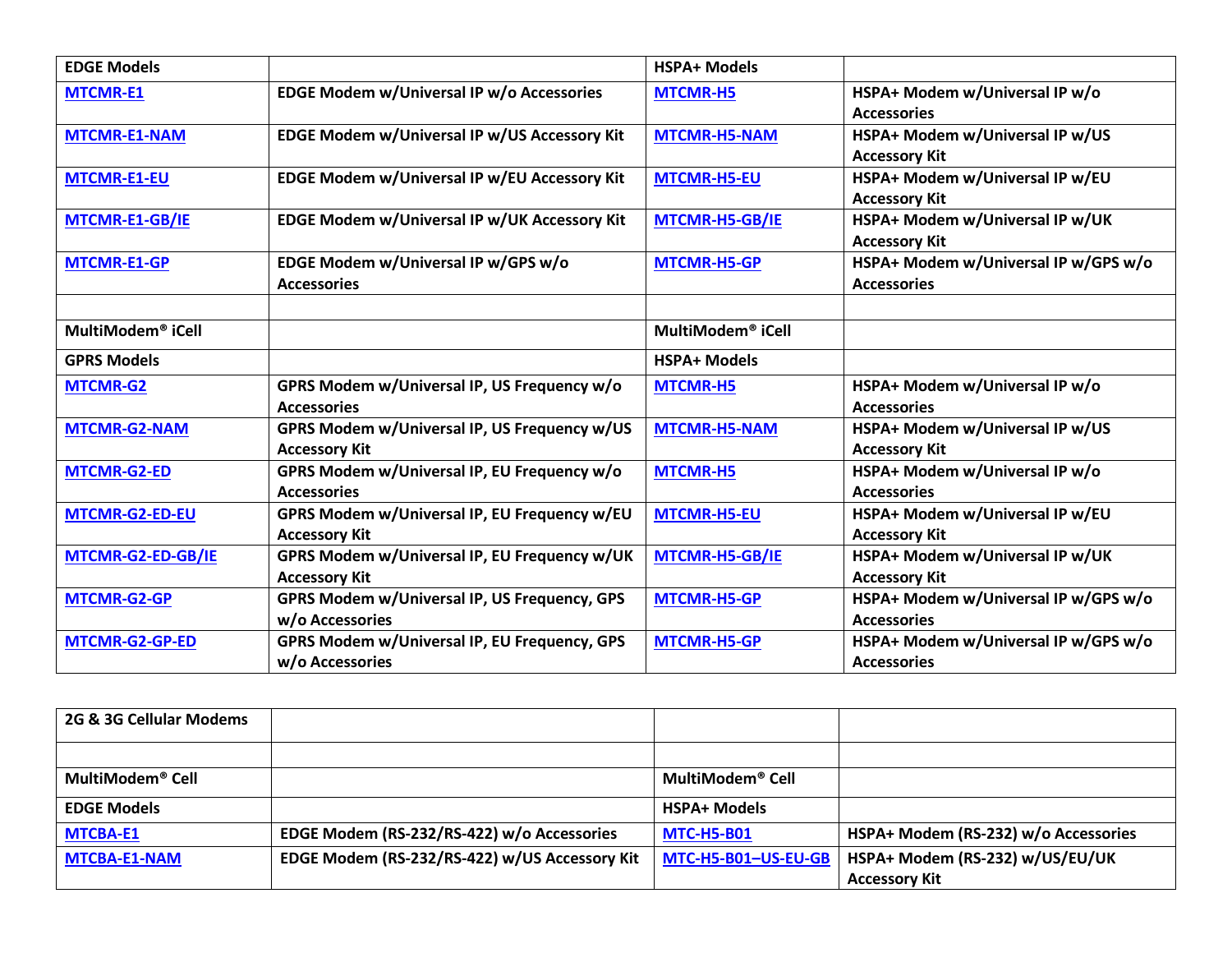| MTCBA-E1-EU                                                  | EDGE Modem (RS-232/RS-422) w/EU Accessory Kit                      | MTC-H5-B01-US-EU-GB          | HSPA+ Modem (RS-232) w/US/EU/UK<br><b>Accessory Kit</b> |
|--------------------------------------------------------------|--------------------------------------------------------------------|------------------------------|---------------------------------------------------------|
| MTCBA-E1-GB/IE                                               | EDGE Modem (RS-232/RS-422) w/UK Accessory Kit                      | MTC-H5-B01-US-EU-GB          | HSPA+ Modem (RS-232) w/US/EU/UK<br><b>Accessory Kit</b> |
| MTCBA-E1-U                                                   | EDGE Modem (USB) w/USB Accessory Kit                               | MTC-H5-B03-KIT               | HSPA+ Modem (USB) w/USB Accessory Kit                   |
|                                                              |                                                                    |                              |                                                         |
| MultiModem <sup>®</sup> Cell                                 |                                                                    | MultiModem <sup>®</sup> Cell |                                                         |
| <b>GPRS Models</b>                                           |                                                                    | <b>HSPA+ Models</b>          |                                                         |
| MTCBA-G2                                                     | GPRS Modem, US Frequency (RS-232/RS-422) w/o<br><b>Accessories</b> | <b>MTC-H5-B01</b>            | HSPA+ Modem (RS-232) w/o Accessories                    |
| MTCBA-G2-NAM                                                 | GPRS Modem, US Frequency (RS-232/RS-422)<br>w/US Accessory Kit     | MTC-H5-B01-US-EU-GB          | HSPA+ Modem (RS-232) w/US/EU/UK<br><b>Accessory Kit</b> |
| MTCBA-G2-ED                                                  | GPRS Modem, EU Frequency (RS-232/RS-422) w/o<br><b>Accessories</b> | <b>MTC-H5-B01</b>            | HSPA+ Modem (RS-232) w/o Accessories                    |
| MTCBA-G2-ED-EU                                               | GPRS Modem, EU Frequency (RS-232/RS-422)<br>w/EU Accessory Kit     | MTC-H5-B01-US-EU-GB          | HSPA+ Modem (RS-232) w/US/EU/UK<br><b>Accessory Kit</b> |
| MTCBA-G2-ED-GB/IE                                            | GPRS Modem, EU Frequency (RS-232/RS-422)<br>w/UK Accessory Kit     | MTC-H5-B01-US-EU-GB          | HSPA+ Modem (RS-232) w/US/EU/UK<br><b>Accessory Kit</b> |
| MTCBA-G2-U                                                   | GPRS Modem, US Frequency (USB) w/USB<br><b>Accessory Kit</b>       | MTC-H5-B03-KIT               | HSPA+ Modem (USB) w/USB Accessory Kit                   |
| MTCBA-G2-U-ED                                                | GPRS Modem, EU Frequency (USB) w/USB<br><b>Accessory Kit</b>       | MTC-H5-B03-KIT               | HSPA+ Modem (USB) w/USB Accessory Kit                   |
| MTCBA-G2-U-OEM                                               | GPRS Modem, US Frequency (USB) w/o Accessories                     | MTC-H5-B03-KIT               | HSPA+ Modem (USB) w/USB Accessory Kit                   |
|                                                              |                                                                    |                              |                                                         |
| MultiConnect <sup>®</sup> OCG-D Open Communications Gateways |                                                                    |                              |                                                         |
| <b>Developer Kits (Device</b><br>Models)                     |                                                                    |                              |                                                         |
| <b>EDGE Models</b>                                           |                                                                    | <b>HSPA+ Models</b>          |                                                         |
| MTCDP-E1-GP-DK-1.0                                           | <b>EDGE Programmable Gateway Developer Kit</b><br>w/GPS            | MTCDP-H5-GP-DK-1.0           | HSPA+ Programmable Gateway Developer<br>Kit w/GPS       |
|                                                              |                                                                    |                              |                                                         |
| <b>GPRS Models</b>                                           |                                                                    | <b>HSPA+ Models</b>          |                                                         |
| MTCDP-G2-GP-DK-1.0                                           | <b>GPRS Programmable Gateway Developer Kit</b><br>w/GPS            | MTCDP-H5-GP-DK-1.0           | HSPA+ Programmable Gateway Developer<br>Kit w/GPS       |
|                                                              |                                                                    |                              |                                                         |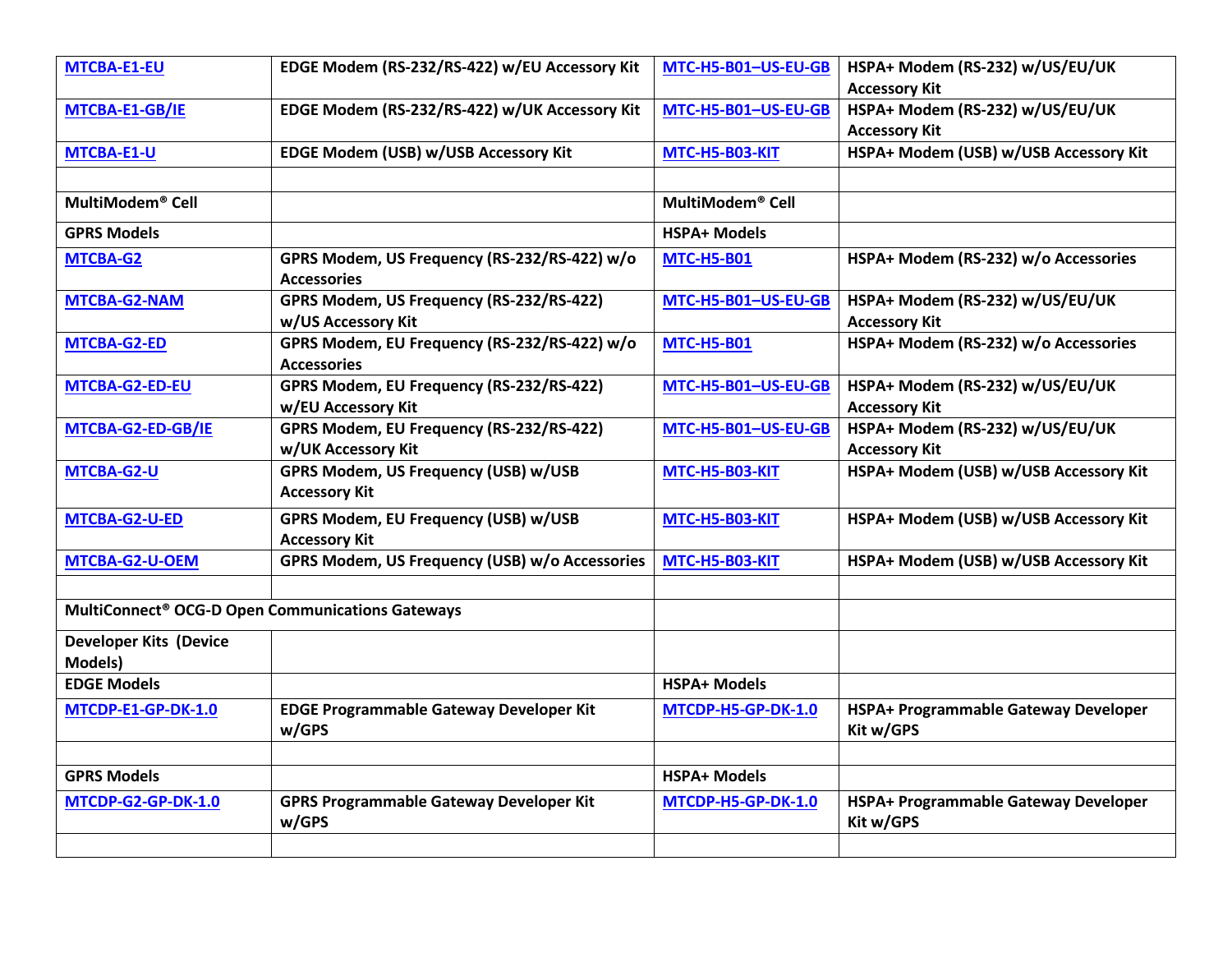| <b>Deployment Models</b>     |                                                                        |                                     |                                                                        |
|------------------------------|------------------------------------------------------------------------|-------------------------------------|------------------------------------------------------------------------|
| (Device)                     |                                                                        |                                     |                                                                        |
| <b>EDGE Models</b>           |                                                                        | <b>HSPA+ Models</b>                 |                                                                        |
| <b>MTCDP-E1-1.0</b>          | EDGE Programmable Gateway w/o Accessories                              | <b>MTCDP-H5-1.0</b>                 | HSPA+ Programmable Gateway w/o<br><b>Accessories</b>                   |
| <b>MTCDP-E1-GP-1.0</b>       | EDGE Programmable Gateway w/GPS w/o<br><b>Accessories</b>              | <b>MTCDP-H5-GP-1.0</b>              | HSPA+ Programmable Gateway w/GPS w/o<br><b>Accessories</b>             |
|                              |                                                                        |                                     |                                                                        |
| <b>GPRS Models</b>           |                                                                        | <b>HSPA+ Models</b>                 |                                                                        |
| <b>MTCDP-G2-1.0</b>          | GPRS Programmable Gateway w/o Accessories                              | <b>MTCDP-H5-1.0</b>                 | HSPA+ Programmable Gateway w/o<br><b>Accessories</b>                   |
| <b>MTCDP-G2-GP-1.0</b>       | GPRS Programmable Gateway w/GPS w/o<br><b>Accessories</b>              | <b>MTCDP-H5-GP-1.0</b>              | HSPA+ Programmable Gateway w/GPS w/o<br><b>Accessories</b>             |
|                              |                                                                        |                                     |                                                                        |
|                              |                                                                        |                                     |                                                                        |
| <b>Wireless Converters</b>   |                                                                        |                                     |                                                                        |
| MultiConnect <sup>®</sup> AW |                                                                        |                                     |                                                                        |
| <b>GPRS</b>                  |                                                                        | <b>HSPA+ Models</b>                 |                                                                        |
| MT100A2W-G-NAM               | GPRS Series 100 A-to-W Converter w/US Accessory<br>Kit                 | No replacement                      |                                                                        |
| MT100A2W-G-NAM-CP            | GPRS Series 100 A-to-W Converter w/US Accessory<br><b>Kit (25 Pk)</b>  | No replacement                      |                                                                        |
| <b>MT100A2W-G-EU</b>         | GPRS Series 100 A-to-W Converter w/EU Accessory<br>Kit                 | No replacement                      |                                                                        |
| MT100A2W-G-GB/IE             | GPRS Series 100 A-to-W Converter w/UK Accessory<br>Kit                 | No replacement                      |                                                                        |
| <b>MT100A2W-NAM</b>          | A-to-W Converter (Requires External Modem)w/US<br><b>Accessory Kit</b> | No radio/no<br>replacement required |                                                                        |
|                              |                                                                        |                                     |                                                                        |
| MT200A2W-G-NAM               | GPRS Series 200 A-to-W Converter w/US Accessory<br>Kit                 | <b>MT200A2W-H5-US</b>               | HSPA+ Series 200 A-to-W Converter w/US<br><b>Accessory Kit</b>         |
| MT200A2W-G-NAM-CP            | GPRS Series 200 A-to-W Converter w/US Accessory<br><b>Kit (25 Pk)</b>  | MT200A2W-H5-AMS-<br>US-CP           | HSPA+ Series 200 A-to-W Converter w/US<br><b>Accessory Kit (25 Pk)</b> |
| <b>MT200A2W-G-EU</b>         | GPRS Series 200 A-to-W Converter w/EU Accessory<br>Kit                 | <b>MT200A2W-H5-EU</b>               | HSPA+ Series 200 A-to-W Converter w/EU<br><b>Accessory Kit</b>         |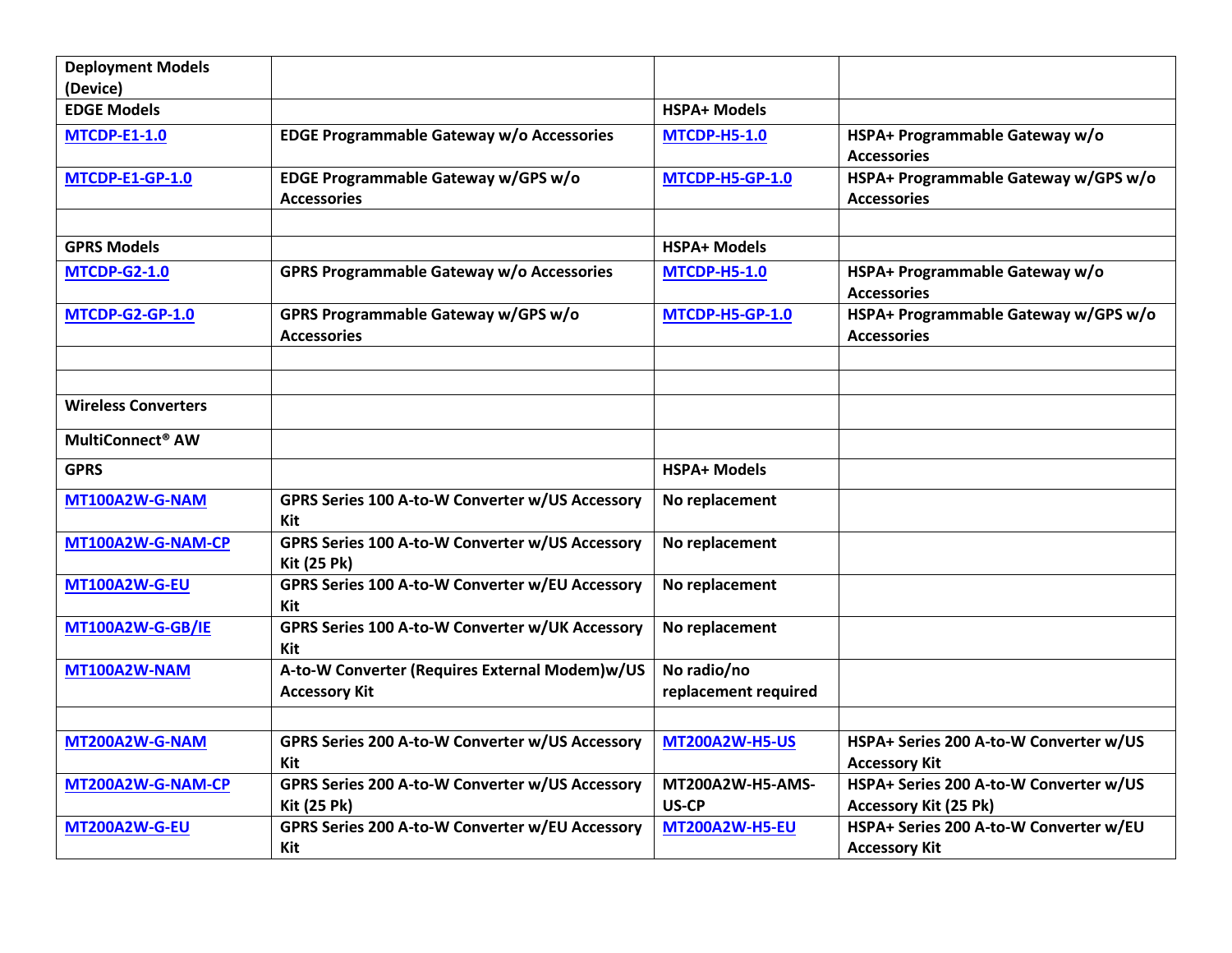| $M7200A2W-G-GB/IE$ | GPRS Series 200 A-to-W Converter w/UK Accessory   MT200A2W-H5-GB | HSPA+ Series 200 A-to-W Converter w/UK |
|--------------------|------------------------------------------------------------------|----------------------------------------|
|                    | Kit                                                              | <b>Accessory Kit</b>                   |

| <b>HSPA Models (for European Market)</b>                          |                                         |
|-------------------------------------------------------------------|-----------------------------------------|
| <b>MTR-H6-B16</b>                                                 | <b>HSPA Router w/o Accessories</b>      |
| <b>MTR-H6-B16-EU</b>                                              | <b>HSPA Router w/EU Accessory Kit</b>   |
| <b>MTR-H6-B16-GB</b>                                              | <b>HSPA Router w/UK Accessory Kit</b>   |
| <b>MTR-H6-B18</b>                                                 | HSPA Router w/Wi-Fi w/o Accessories     |
| <b>MTR-H6-B18-EU</b>                                              | HSPA Router w/Wi-Fi & EU Accessory Kit  |
| <b>MTR-H6-B18-GB</b>                                              | HSPA Router w/Wi-Fi & UK Accessory Kit  |
| <b>MTR-H6-B19</b>                                                 | HSPA Router w/Wi-Fi/GPS w/o Accessories |
|                                                                   |                                         |
| MTCBA-H5 models that have not been associated<br>with 2G products |                                         |
| MTCBA-H5                                                          | HSPA+ Modem (RS-232/RS-422) w/o         |
|                                                                   | <b>Accessories</b>                      |
| <b>MTCBA-H5-NAM</b>                                               | HSPA+ Modem (RS-232/RS-422) w/US        |
|                                                                   | <b>Accessory Kit</b>                    |
|                                                                   |                                         |
| <b>MTCBA-H5-EU</b>                                                | HSPA+ Modem (RS-232/RS-422) w/EU        |
|                                                                   | <b>Accessory Kit</b>                    |
| MTCBA-H5-GB/IE                                                    | HSPA+ Modem (RS-232/RS-422) w/UK        |
|                                                                   | <b>Accessory Kit</b>                    |
| <b>MTCBA-H5-U</b>                                                 | HSPA+ Modem (USB) w/USB Accessory Kit   |
|                                                                   |                                         |
|                                                                   |                                         |
| MTCBA-H5                                                          | HSPA+ Modem (RS-232/RS-422) w/o         |
|                                                                   | <b>Accessories</b>                      |
| <b>MTCBA-H5-NAM</b>                                               | HSPA+ Modem (RS-232/RS-422) w/US        |
|                                                                   | <b>Accessory Kit</b>                    |
| MTCBA-H5                                                          | HSPA+ Modem (RS-232/RS-422) w/o         |
|                                                                   | <b>Accessories</b>                      |
| <b>MTCBA-H5-EU</b>                                                | HSPA+ Modem (RS-232/RS-422) w/EU        |
|                                                                   | <b>Accessory Kit</b>                    |
| MTCBA-H5-GB/IE                                                    | HSPA+ Modem (RS-232/RS-422) w/UK        |
|                                                                   | <b>Accessory Kit</b>                    |